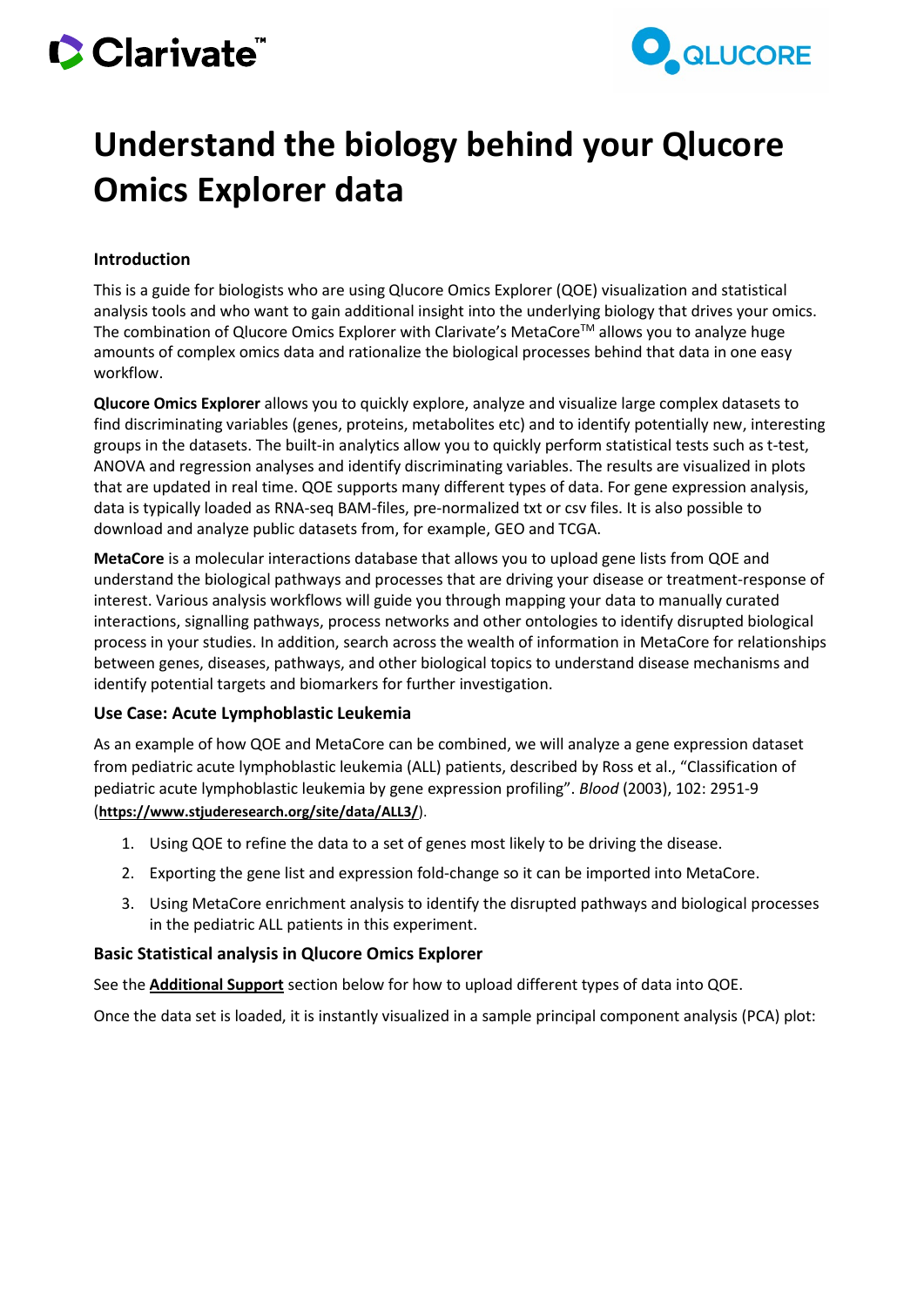# Clarivate





132 samples from patients with Acute Lymphoblastic Leukemia (ALL) belonging to two subgroups – T-ALL *(yellow) and B-ALL (green) visualized in a sample PCA plot. No filtering is done – the plot is based on all 22282 gene probes. The sample coloring was based on the annotations from the data set.*

To separate the groups, a t-test (Two-group comparison) is applied, and the filters are set to a false discovery rate (FDR q-value) cutoff of 0.0019 and a Fold-change cutoff of 2,75.

| <b>Statistics</b>                                    |                                  |                    | ×      |  |  |  |  |  |  |
|------------------------------------------------------|----------------------------------|--------------------|--------|--|--|--|--|--|--|
| Variance                                             | <b>Statistics</b>                | <b>Extended</b>    |        |  |  |  |  |  |  |
| Input: Variables after variance filter 22282/22282 v |                                  |                    |        |  |  |  |  |  |  |
|                                                      | Filter by   Two Group Comparison |                    |        |  |  |  |  |  |  |
| Leukemia Type                                        |                                  |                    | ≠      |  |  |  |  |  |  |
| <b>T-ALL</b>                                         |                                  | <b>B-ALL</b>       |        |  |  |  |  |  |  |
| Restriction $+$                                      |                                  |                    |        |  |  |  |  |  |  |
| Eliminated factors $+$ $\overline{\mathbb{m}}$       |                                  |                    |        |  |  |  |  |  |  |
|                                                      |                                  |                    |        |  |  |  |  |  |  |
| $3.9e-4$<br>$D =$                                    |                                  | $q =  0.0019516 $  | $\div$ |  |  |  |  |  |  |
| $ t_{130}  \geq 3.6416$                              |                                  | $ R  \ge 0.30425$  |        |  |  |  |  |  |  |
| Filter by                                            |                                  | <b>Fold Change</b> |        |  |  |  |  |  |  |
|                                                      |                                  | 2.75               |        |  |  |  |  |  |  |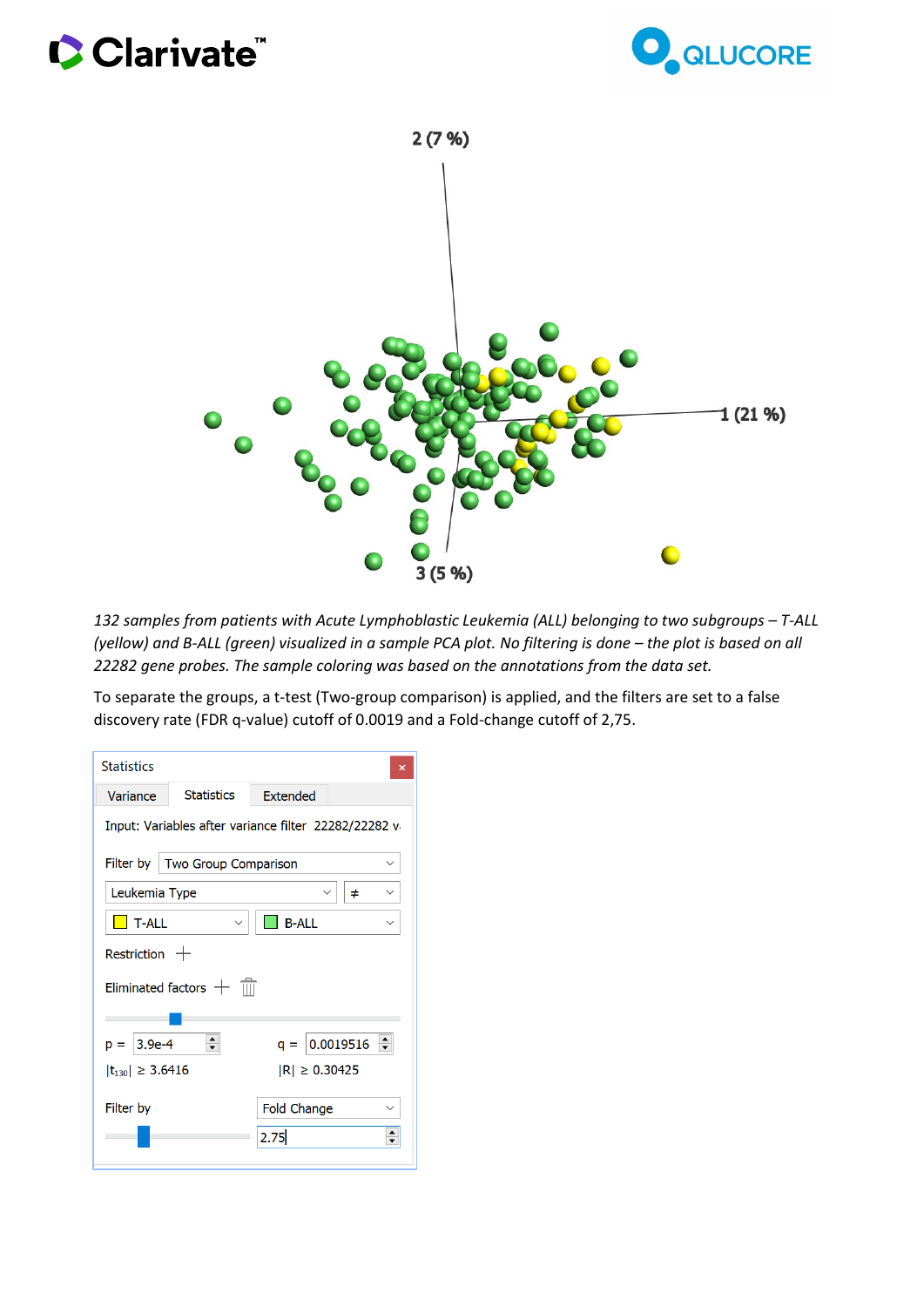





This results in 250 highly discriminating genes, as shown in the plots below.

*The PCA plot and heatmap show a clear discrimination between genes that are over/under expressed in B-ALL versus T-ALL.*

#### **Exporting omics data for analysis in MetaCore**

Having refined the data to a list of 250 highly discriminating genes, they can now be easily exported to MetaCore by right clicking in one of the plots, selecting Copy to clipboard > MetaCore symbols. The probe IDs and log expression fold-change is exported. This information should then be pasted into Excel and saved as a tab delimited text file.

|                        |          | New Plot<br>New Synchronized Plot | $Ctrl + N$<br>$Ctrl+Y$ | 1 (31 %) |
|------------------------|----------|-----------------------------------|------------------------|----------|
| Active plot            |          | Copy to clipboard                 | r                      |          |
| Active plot legend     | $Ctrl+L$ | Export Image                      |                        |          |
| MetaCore symbols       |          |                                   |                        |          |
| Genevestigator symbols |          | Open                              | $Ctrl + O$             |          |
|                        |          | Recent Data Files                 |                        |          |
|                        |          | Recent Variable List Files        |                        |          |
|                        |          | Recent Log Files                  |                        |          |
|                        |          | <b>Dock Windows</b>               |                        |          |
|                        |          | Tile                              | $Ctrl+T$               |          |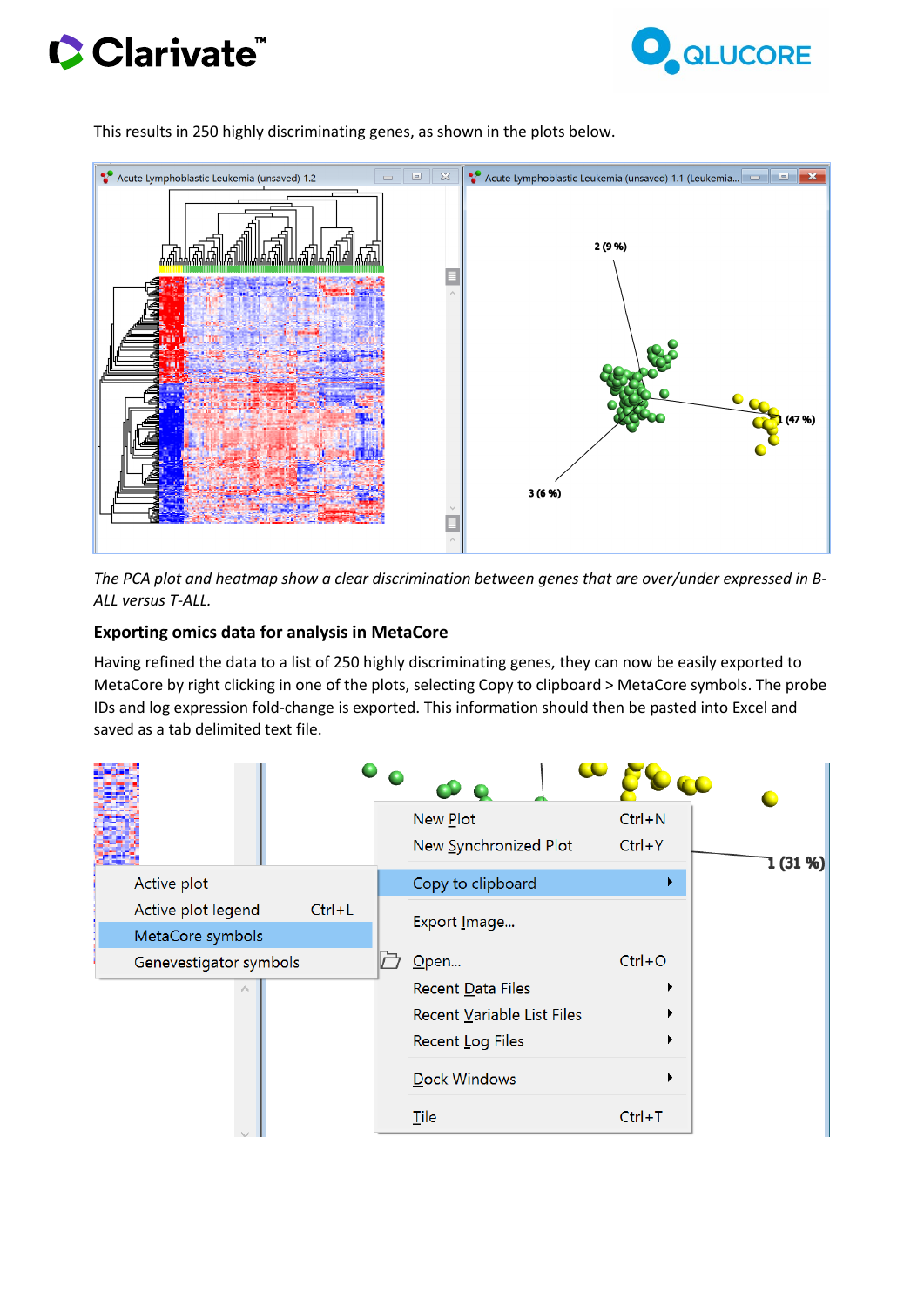



### **Uploading omics data to MetaCore**

Below is a quick reference guide to uploading the data:

| 1. Click "Upload Data" in the top left of<br>your screen.                                                                                                                                                                               | File<br>Help<br>Edit<br>View<br>Tools<br>€<br>$\Omega$ : $\overline{\mathbb{G}}$ :<br>₩<br>È<br>Activate/Deactivate<br><b>EXPERIMENTS</b><br><b>Upload Data</b><br>Hon<br>Name |  |  |  |  |
|-----------------------------------------------------------------------------------------------------------------------------------------------------------------------------------------------------------------------------------------|--------------------------------------------------------------------------------------------------------------------------------------------------------------------------------|--|--|--|--|
| 2. Select data type, General, to upload<br>gene or proteins.                                                                                                                                                                            | Select data type<br>◉ General<br>◯ Metabolic<br>◯ Genomic Variant<br>$\cap$ Interactions<br><b>OK</b><br>Cancel                                                                |  |  |  |  |
| 3. Select your file to upload in step 1 of the<br>Data Analysis Wizard, then click "Next".<br>4. In Step 2, check the details are correct and<br>select the column headers, then click "Next"<br>5. Choose the species in Step 3 > Next | Data Analysis Wizard (General parser)<br>Step 1<br>Click "browse" to select file(s) to upload:<br><b>Choose File</b><br>Gene list 25and B-all.txt                              |  |  |  |  |
| Background processing status                                                                                                                                                                                                            |                                                                                                                                                                                |  |  |  |  |
| <b>B</b> Refresh<br><b>O</b> Add all<br>Show all<br>X Delete                                                                                                                                                                            | Auto refresh                                                                                                                                                                   |  |  |  |  |
| End time Type<br># Start time<br><b>Experiment name</b>                                                                                                                                                                                 | F E E<br><b>File location</b><br>Network objects<br><b>Status</b>                                                                                                              |  |  |  |  |
| 250 genes sep T-all and B-                                                                                                                                                                                                              |                                                                                                                                                                                |  |  |  |  |

7. Click the Experiment Name to activate your dataset in the Data Manager window

#### **Metacore pathway enrichment**

So far, we have refined the data using QOE and uploaded it to MetaCore for analysis. In this example, we'll use enrichment analysis to explore the most relevant pathways, processes, targets, biomarkers, and molecular functions in the dataset. The following steps will guide you through pathway map enrichment.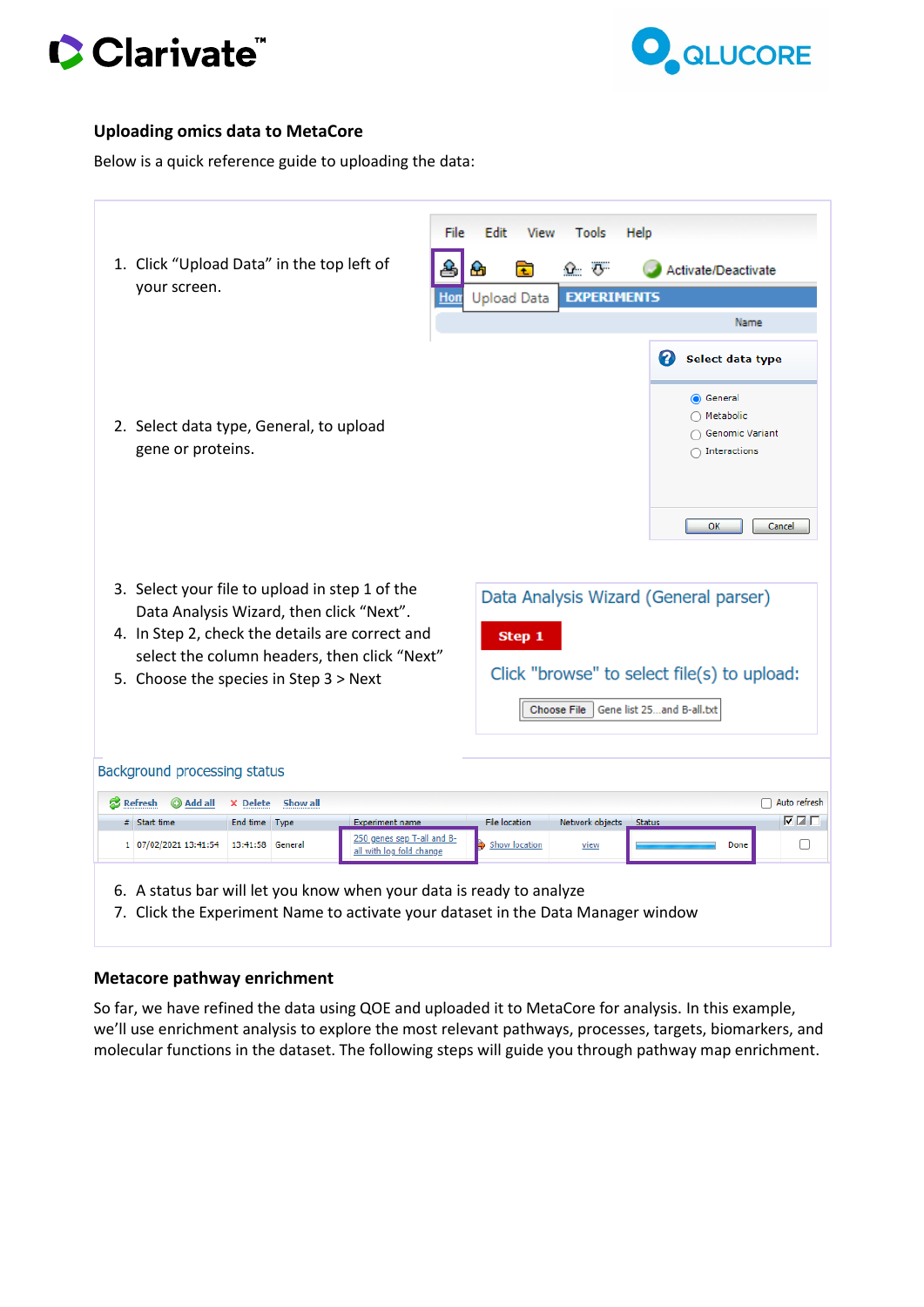





#### **Interpreting the pathway map enrichment results**

The pediatric ALL data has been mapped onto MetaCore's high quality, manually curated pathway maps.

|                                                                                                                                                       | <b>Pathway Maps</b> | <b>Network Objects</b>                                                                                     |           |            |        |  |  |  |  |  |  |
|-------------------------------------------------------------------------------------------------------------------------------------------------------|---------------------|------------------------------------------------------------------------------------------------------------|-----------|------------|--------|--|--|--|--|--|--|
| <b>Reorder enrichment profile</b><br>Export to image<br><b>E:</b> Filter by Map Categories<br><b>Total results:</b><br>$\Rightarrow$ Export<br>$50 -$ |                     |                                                                                                            |           |            |        |  |  |  |  |  |  |
|                                                                                                                                                       |                     | $-log(pValue)$<br>$\overline{2}$<br>6<br>$^{\circ}8$<br>10<br>$#$ Maps<br>$\pm 0$<br> 4                    | pValue +  | <b>FDR</b> | Ratio  |  |  |  |  |  |  |
| с                                                                                                                                                     |                     | 1 Immune response NF-AT in immune response                                                                 | 3.040e-14 | 2.696e-11  | 13/51  |  |  |  |  |  |  |
| с<br>2 Immune response Induction of the antigen presentation machinery by<br>IFN-gamma                                                                |                     |                                                                                                            | 1.443e-12 | 6.399e-10  | 12/53  |  |  |  |  |  |  |
| c                                                                                                                                                     |                     | 3 Breakdown of CD4+ T cell peripheral tolerance in type 1 diabetes mellitus                                | 3.408e-10 | 9.348e-8   | 10/49  |  |  |  |  |  |  |
| с                                                                                                                                                     |                     | 4 Rheumatoid arthritis (general schema)                                                                    | 4.216e-10 | 9.348e-8   | 10/50  |  |  |  |  |  |  |
| с                                                                                                                                                     |                     | 5 Maturation and migration of dendritic cells in skin sensitization                                        | 1.343e-9  | 2.383e-7   | 9/41   |  |  |  |  |  |  |
| c                                                                                                                                                     |                     | 6 Immune response Antigen presentation by MHC class II                                                     | 2.181e-9  | 3.225e-7   | 13/118 |  |  |  |  |  |  |
| с                                                                                                                                                     |                     | 7 COVID-19: immune dysregulation                                                                           | 3.450e-9  | 4.295e-7   | 12/100 |  |  |  |  |  |  |
| с                                                                                                                                                     |                     | 8 SLE genetic marker-specific pathways in T cells                                                          | 3.874e-9  | 4.295e-7   | 12/101 |  |  |  |  |  |  |
| с                                                                                                                                                     |                     | 9 Inflammatory response in dry eye                                                                         | 8.114e-9  | 7.997e-7   | 8/35   |  |  |  |  |  |  |
| С                                                                                                                                                     |                     | 10 B cell signaling in hematological malignancies                                                          | 3.384e-8  | $3.001e-6$ | 10/77  |  |  |  |  |  |  |
| С                                                                                                                                                     |                     | 11 Signal transduction Erk Interactions: Inhibition of Erk                                                 | 1.573e-7  | 1.269e-5   | 7/34   |  |  |  |  |  |  |
| Г                                                                                                                                                     |                     | 12 Transition of Monoclonal gammopathy of undetermined significance to<br>active multiple myeloma (schema) | 2.060e-7  | 1.523e-5   | 6/22   |  |  |  |  |  |  |

*The overlap between the dataset and pathway maps is calculated using a hypergeometric mean, and the P value of the mean overlap is used to sort the maps with the most significant overlap at the top of the list.*

A quick scan of the map names shows highly enriched maps related to T- and B-Cell immune responses, which makes sense given the dataset came from ALL patients, and the disruptions occurring in their lymphocytes.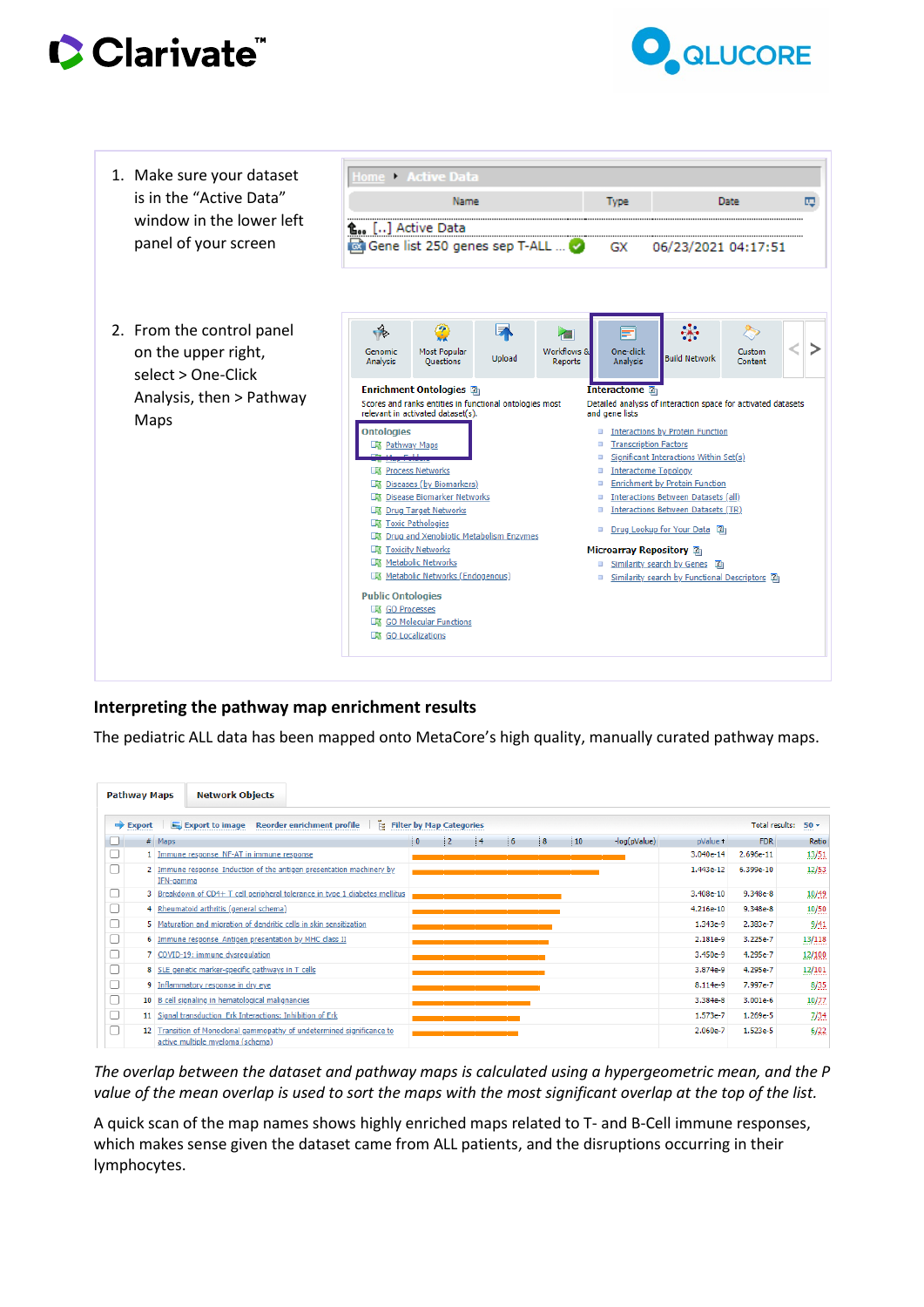# Clarivate



To further refine the significance of the overlap, a False Discovery Rate (FDR) correction for the *P* value is also provided for each map.

The ratio indicates the number of genes in the experimental dataset over the total number of genes on the map. Click on this number to see a list of "Network Objects" (the proteins that correspond to your gene list) and the over/under expression values.

Click on the map name to see the map itself. For this example, the "B-cell signalling in hematologic malignancies" map was selected to demonstrate the visualization of the experimental pediatric ALL data in the context of this disease map:



This map shows a series of B-cell surface receptors have been under or over-expressed in the experimental dataset, displayed as thermometers where the amount of blue/red indicates the level of under/over-expression, activating a signal cascade that results in B-cell survival and progression of the neoplasm.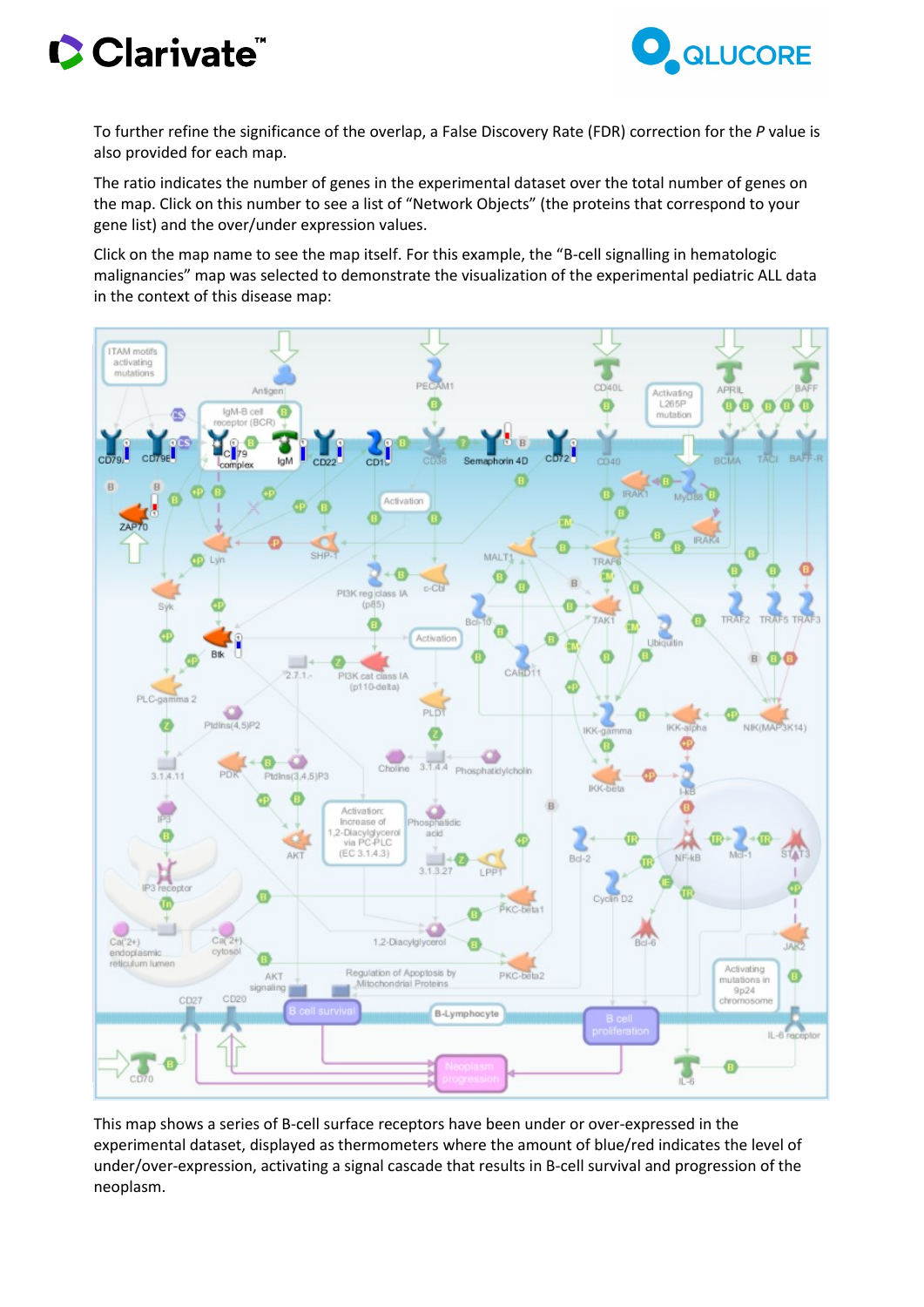



#### **In Summary**

The initial analysis with Qlucore Omics Explorer was able to differentiate B-Cell and T-Cell lymphomas in the dataset. From the differences in expression between the B-cell and T-cell lymphomas, we can hypothesize that the cell surface receptors shown above are driving the B-cell lymphoma in this subset of patients.

#### **What next?**

Having used QOE with MetaCore to rationalize the mechanistic drivers behind the ALL in these pediatric patients, you could go on to use MetaCore to explore possible biomarkers to differentiate the B- and T-Cell subtypes using the biomarker enrichment ontologies; or hypothesize druggable targets using the target enrichment.

The example above is for analysis of differential gene expression data from microarrays. The following datatypes can also be exported from QOE for analysis in MetaCore; and note that data from multiple different experiments on the same population can be combined in MetaCore with the Compare Experiments workflow.

- Gene expression (RNA-Seq and Array)
- Single-cell RNA-Seq
- Proteomics
- Metabolomics
- miRNA data
- qPCR data
- NGS module: RNA-Seq, DNA-Seq, ChIP-Seq and ATAC-Seq data (in QOE export to .txt file for analysis in MetaCore)

#### <span id="page-6-0"></span>**Additional Support**

Learn more about how to explore, analyze and visualize your data with Qlucore Omics Explorer from the Video tutorials in the Help menu or join a webinar or hands-on training from **[here](https://www.qlucore.com/webinar)**



Or contact Qlucore directly from **[here](https://www.qlucore.com/contact)**